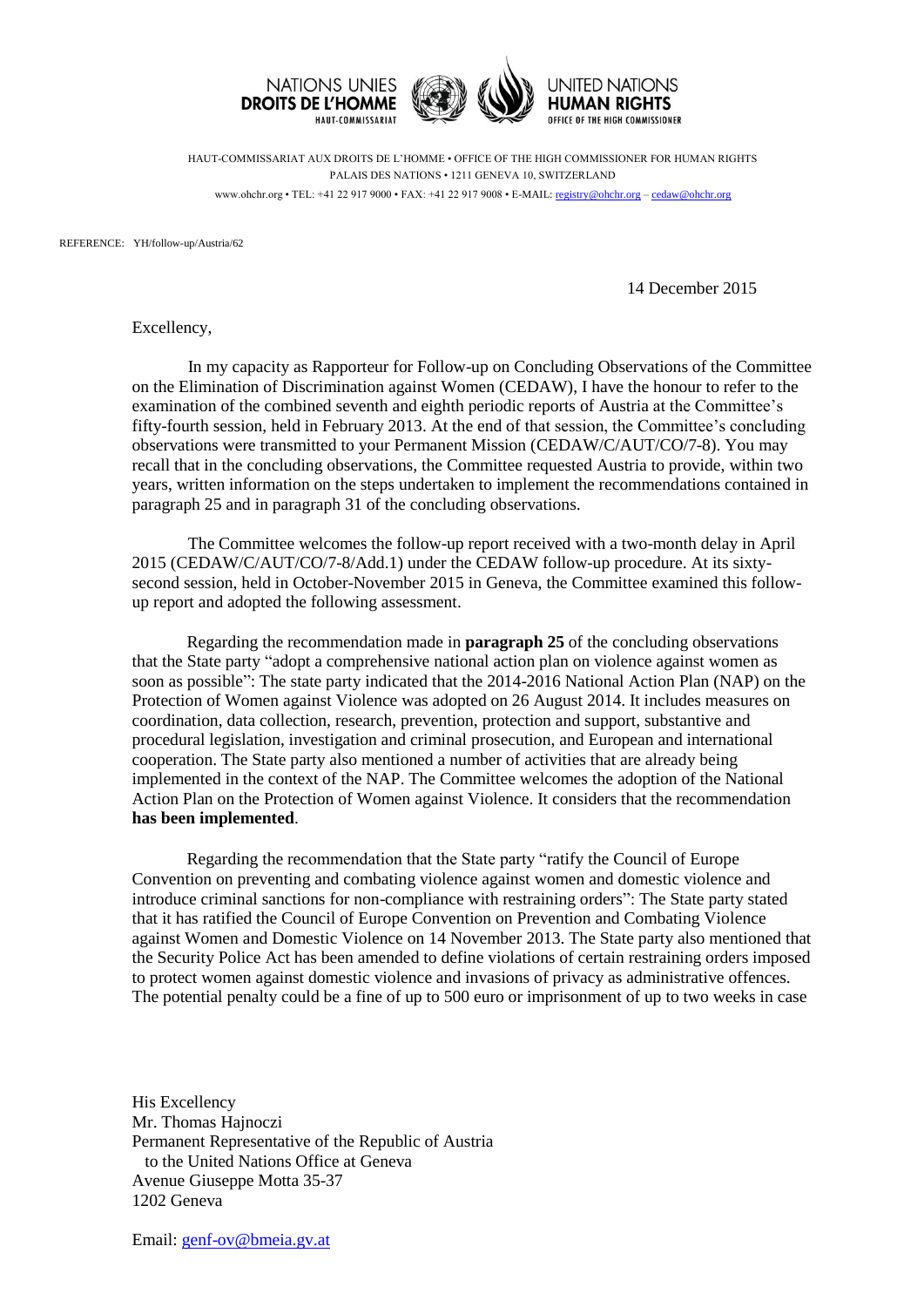

the fine cannot be paid. In cases of persistent non-compliance, the offender may be arrested. The Committee welcomes the ratification by the State party of the Council of Europe Convention on preventing and combating violence against women and domestic violence. It further welcomes the introduction of criminal sanctions for non-compliance with certain restraining orders. The Committee considers that the recommendation **has been implemented**.

Regarding the recommendation made in **paragraph 31** of the concluding observations that the State party "take measures, such as quotas, and support the provinces taking these measures with benchmarks and concrete timetables, to guarantee the rapid increase of the representation of women in elected and appointed positions in provincial governments and in the parliaments, including in the European Parliament, as well as in political parties, the diplomatic service and sports associations": The State party mentioned that women accounted for 33 per cent in provincial governments, 32 per cent in provincial parliaments and 5.6 per cent in mayoral positions. It also stated that training courses and mentoring programmes for female politicians and women interested in politics were being held in all provinces in order to increase the proportion of women in provincial and municipal politics. Regarding the representation of women in political parties, the State party indicated that the Austrian legislature did not lay down a provision that ties funding to measures for the elimination of discrimination against women in its revision of the Federal Act on the Financing of Political Parties. However, several political parties have voluntarily adopted measures to increase the share of women in their respective bodies and committees. Besides, the current ratio in the diplomatic service is about 34.3 per cent women to 65.7 per cent men. The selection process for hiring staff for the diplomatic service is partly anonymous, although women are given preference up to a women's share of 50 per cent if they are equally qualified as their male counterparts, and the 2014 Plan for the Advancement of Women is currently being implemented. Furthermore, women accounted for a total of 16 per cent in the federal managing boards of sports associations. A strategy group was set up and various training courses and awareness-raising activities have taken place to increase the representation of women in official bodies in Austrian sports. According to alternative source of information, women account for 44 per cent of Austrian members of the European Parliament. The Committee welcomes the measures taken by the State party to foster the participation of women in provincial governments and parliaments, in the European Parliament, as well as in the diplomatic service. It also notes that several political parties have voluntarily adopted measures to increase the share of women in their respective bodies and committees. It notes, however, that the representation of women in sports associations remains law, in spite of the measures taken to address this issue. The Committee considers that the State party took significant steps towards the implementation of the recommendation. It considers that, for the period under consideration, the recommendation **has been implemented**.

The Committee recommends that, in relation to paragraph 31 of the concluding observations, the State party provide, **in its next periodic report,** information on further actions taken to:

1) Guarantee the rapid increase of the representation of women in mayoral positions, in political parties, as well as in sports associations.